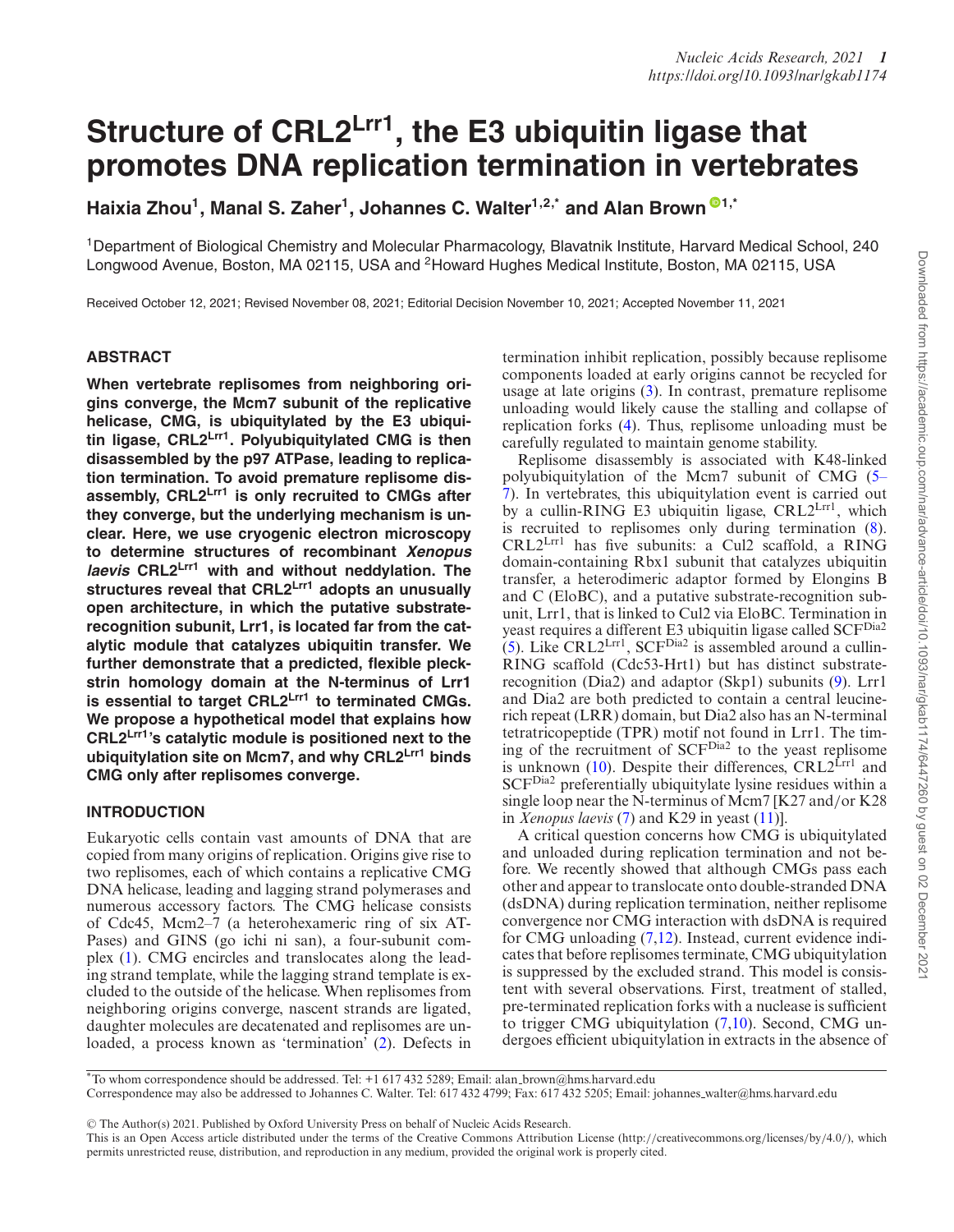DNA [\(5,7\)](#page-11-0). Third, release of the lagging strand from the replisome due to the presence of a nick in this strand is suf ficient to induce CMG ubiquitylation  $(12)$ . Fourth, an excluded strand impairs ubiquitylation of CMG that has been loaded onto model DNA structures in a reconstituted system [\(10\)](#page-11-0). Importantly, structures of CMG bound to DNA suggest that the excluded strand passes through a channel formed by the zinc fingers of Mcm3 and Mcm5 (13– 16). Thus, we previously speculated that  $CRL2<sup>Lrr1</sup>$  interacts with this region of CMG  $(7)$ . As a result, CRL2<sup>Lrr1</sup> would only dock onto CMG when the excluded strand is lost, as seen during replication termination, upon encounter with a nick or after translocation of CMG off the end of a telomere. Although this model is attractive, it does not explain how CRL2<sup>Lrr1</sup> promotes ubiquitylation of Mcm7's Nterminal loop, which is located far from the Mcm3–Mcm5 zinc finger interface.

To better understand the spatiotemporal regulation of DNA replication termination, we used cryogenic electron microscopy (cryo-EM) to determine the structure of *X. laevis* CRL $2^{\text{Lrr1}}$ . We show that CRL $2^{\text{Lrr1}}$  adopts an unusual conformation in which the putative substrate binding surface of Lrr1 is located at a considerable distance from the catalytic Rbx1 RING domain. We further show that a predicted, flexible pleckstrin homology (PH) domain of Lrr1 is essential to target the ligase to terminated CMGs in *Xenopus* egg extracts. We propose a hypothetical model that describes how the unusual architecture of  $CRL2<sup>Lrr1</sup>$  allows it to simultaneously place its RING domain near the Nterminus of Mcm7 to facilitate ubiquitylation and its Lrr1 subunit at the Mcm3–Mcm5 interface to sense the presence of the excluded strand.

#### **MATERIALS AND METHODS**

#### **Cell lines**

Sf9 insect cells (Expression Systems), cultured in ESF-921 medium according to the supplier's instructions, were used for recombinant protein expression.

#### **Cloning, protein expression and puri!cation**

 $rCRL2^{Lrrl}$  *and*  $rCRL2^{Lrrl\Delta PH}$ *.* The bacmid encoding FLAG-tagged CRL2<sup>Lrr1</sup> was prepared as described  $(7)$ . The same procedure was used to generate CRL2LrrlAPH with an Lrr1 construct lacking the PH domain-encoding region (corresponding to residues 1–109). Purified bacmids ( $3 \mu g$ ) were used to transfect  $1 \times 10^6$  Sf9 insect cells using Fu-GENE (Promega Corporation), and the baculovirus was amplified two times using Sf9 cells at ∼2 × 10<sup>6</sup>/ml. Recombinant CRL2Lrr1 or CRL2Lrr1APH were expressed and purified following a published protocol  $(7)$ , with a few modifications. In brief, 500 ml cultures of Sf9 insect cells (at <sup>∼</sup><sup>2</sup> <sup>×</sup> 106*/*ml) were infected with 10 ml baculovirus encoding CRL2L $rr^{\prime}$  or CRL2L $rr^{\prime}$ After 72 h, the cells were harvested and resuspended in 45 ml of lysis buffer (25 mM HEPES at pH 7.6, 300 mM NaCl, 2 mM TCEP, 0.1% NP-40) containing one tablet of EDTA-free cOmplete protease inhibitor (Roche). The resuspended cells were sonicated at 40% amplitude for 30 s (1 s on, 6 s off) on ice, and then

spun down at 25 000 rpm in a Ti45 rotor in a Beckman Optima L-90K ultracentrifuge for 1 h at 4◦C. The cleared lysate was incubated with anti-FLAG resin (Sigma, #A2220), and loaded onto a gravity flow column and washed at least five times with 10 resin volumes of lysis buffer. To elute the complex, the beads were incubated with one resin volume of lysis buffer including 0.2 mg*/*ml FLAG peptide (Sigma), and this procedure was repeated four times. The elutions containing the complex were pooled and purified by sizeexclusion chromatography (SEC) using a Superose 6 10*/*300 column (Cytiva) with running buffer of 25 mM HEPES at pH 7.5, 150 mM KCl and 2 mM TCEP. Fractions containing CRL2<sup>Lrr1</sup> or CRL2<sup>Lrr1</sup><sup>APH</sup> were pooled and concentrated for subsequent biochemical analyses or EM studies.

*Neddylation enzymes.* The constructs for expressing NEDD8 and the neddylation enzymes NAE1*/*UBA3 and UbcH12 were provided by Dr Eric S. Fischer (Dana-Farber Cancer Institute). The proteins were expressed as N-terminal His6 fusion proteins in *Escherichia coli* strain BL21 (DE3) (NEB) overnight at 16◦C in LB media. Cells were lysed by sonication in lysis buffer (30 mM Tris–HCl at pH 7.8, 150 mM NaCl, 2 mM DTT) prior to centrifugation. The cleared lysate was incubated with Ni-NTA resin (Cube Biotech). Then, the resin was washed by over 100 resin volumes of lysis buffer supplemented with 40 mM imidazole. The His tags on UbcH12 or NEDD8 were removed by on-column digestion with His-tagged 3C protease (ACROBiosystems) for 16 h at 4◦C. The untagged UbcH12 or NEDD8 in the flow through was additionally purified by SEC using a Superdex 75 10/300 column (Cytiva), and the His-tagged NAE1*/*UBA3 in the flow through was subsequently purified by Superdex 200 column (Cytiva). Fractions containing the enzymes were pooled for subsequent biochemical analyses.

*Neddylated CRL2<sup>Lrr1</sup>*. Four micromolar CRL2<sup>Lrr1</sup> was neddylated in 50 mM HEPES at pH 8.0, 50 mM NaCl and 2 mM ATP–Mg for 30 min at 37◦C with 70 nM NAE1/UBA3, 1.25  $\mu$ M UbcH12 and 12  $\mu$ M NEDD8. The reaction containing neddylated CRL2<sup>Lrr1</sup> was then purified by applying to Ni-NTA resin to remove His-tagged NAE1/UBA3. The complex was further purified by SEC with a Superdex 200 10*/*300 column with buffer (25 mM HEPES at pH 7.5, 150 mM KCl, 2 mM TCEP). Fractions containing neddylated CRL2Lrr1 were pooled and concentrated for cryo-EM studies.

*Lrr1-PH.* The PH domain (1–116) of *Xenopus* Lrr1 was cloned into the pGEX-6P-1 vector (Cytiva), which encodes an N-terminal glutathione-*S*-transferase (GST) tag and an HRV 3C protease cleavage site. The protein was expressed in *E. coli* strain BL21 (DE3) (NEB) overnight at 16◦C in LB media. Cells were lysed by sonication in lysis buffer (25 mM HEPES at pH 7.6, 150 mM NaCl, 2 mM DTT) prior to centrifugation at 50 000  $\times$  *g*. The cleared lysate was incubated with anti-GST resin (EMD Millipore). Then, the resin was washed by over 100 resin volumes of lysis buffer. The GST-tagged Lrr1-PH was eluted with lysis buffer containing 20 mM reduced glutathione (GSH) and was then further purified by SEC using a Superdex 200 column with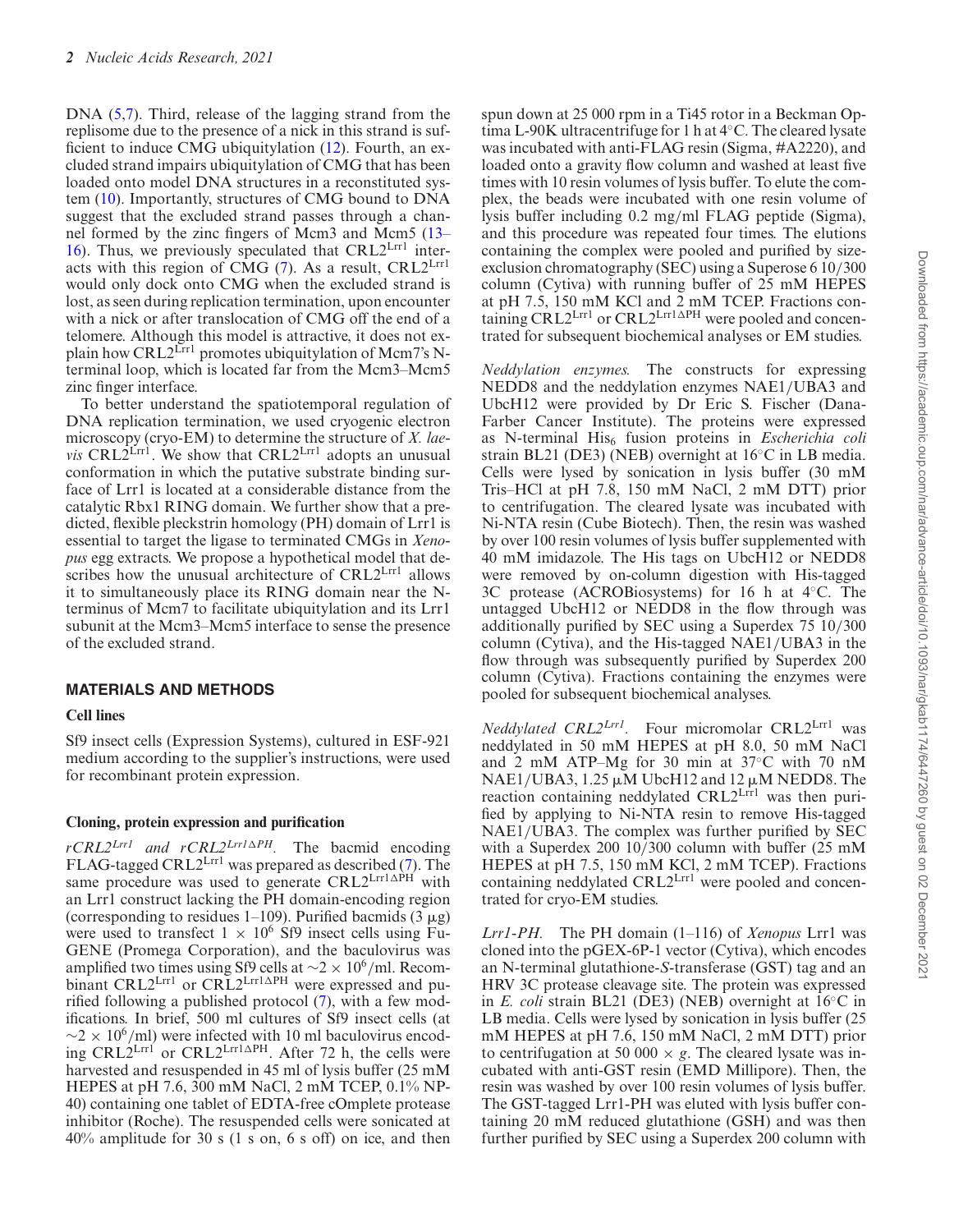lysis buffer. Fractions containing the GST-Lrr1-PH were pooled for subsequent biochemical analyses. To obtain the untagged Lrr1-PH, we digested the protein on-column with GST-tagged 3C protease (ACROBiosystems) for 16 h at  $4^{\circ}$ C. The untagged Lrr1-PH in the flow through was additionally purified by SEC using a Superdex  $75$  column (Cytiva) with lysis buffer. Fractions containing the Lrr1-PH were pooled for subsequent biochemical analyses.

*CMG.* Recombinant CMG (rCMG) and rCMG with Mcm7 K27/K28R mutations (rCMG<sup>K27/28R</sup>) were expressed in Sf9 insect cells and purified as described  $(7,17)$ . Purified CMG was flash frozen and stored at  $-80°$ C in buffer containing 25 mM HEPES at pH 7.6, 0.02% Tween 20, 10% glycerol, 1 mM EDTA, 1 mM EGTA, 0.4 mM PMSF and 1 mM DTT.

#### **CMG ubiquitylation and unloading in egg extracts**

*Xenopus* egg extracts were prepared as described [\(18\)](#page-11-0). Mock and CRL2<sup>Lrr1</sup> immunodepletions were performed as previously described [\(7,8\)](#page-11-0). To monitor CMG ubiquitylation and unloading, as well as  $CRL2<sup>Lrr1</sup>$  recruitment (Figure [4A](#page-8-0)), 45 ng of plasmid DNA was incubated in a high-speed supernatant of egg cytoplasm followed by addition of nucleoplasmic extract (NPE) in the presence or absence of 200  $\mu$ M p97 inhibitor (p97i; NMS-873, Sigma #SML1128). The extracts were mock depleted, Lrr1 depleted or Lrr1 depleted and supplemented with ∼45 nM rCRL2Lrr1 or rCRL2Lrr1∆PH. After 45 min, plasmids were pulled down as described previously, and the chromatin was subjected to western blotting [\(19\)](#page-11-0). To assess CMG ubiquitylation in extracts lacking added DNA (Figure [4B](#page-8-0)), we monitored Mcm7 ubiquitylation following the addition of 15 nM rCMG into NPE in the presence of 45  $\mu$ M His-ubiquitin and 180  $\mu$ M p97i. Extracts were mock depleted, Lrr1 depleted or Lrr1 depleted and rescued with  $\sim$ 65 nM rCRL2<sup>Lrr1</sup> or rCRL2<sup>Lrr1∆PH</sup>. After 40 min, His-ubiquitin was pulled down as previously described and the recovered material subjected to western blotting [\(7\)](#page-11-0). Experiments were performed at least three times. A representative example is shown.

#### *In vitro* **reconstitution of CMG ubiquitylation**

To reconstitute CMG ubiquitylation with purified proteins (Figure [4C](#page-8-0)), rCMG or rCMGK27*/*28R was preincubated with neddylated or unneddylated rCRL2Lrr1 or neddylated rCRL2Lrr<sup>1</sup>APH</sup> for 5 min at room temperature. In parallel, a ubiquitin master mix was prepared by mixing human ubiquitin-activating enzyme E1 (Enzo Life Sciences) with human Ube2D2 (Biotechne) and human Ube2R1 (Boston Biochem) in the presence of human ubiquitin (Biotechne) and incubated for 5 min at room temperature. The reaction buffer contained 25 mM HEPES–KOH at pH7.6, 75 mM CH<sub>3</sub>COOK, 10 mM Mg(CH<sub>3</sub>COO)<sub>2</sub>, 5 mM ATP, 0.02% NP-40, 0.1 mg*/*ml BSA and 1 mM TCEP with the protein stocks contributing ∼20 mM potassium ions. Reactions were initiated by the addition of the ubiquitin master mix to the rCMG/rCRL2<sup>Lrr1</sup> with the following final protein concentrations: 15 nM CMG, 30 nM CRL2<sup>Lrr1</sup>, 50 nM E1, 500 nM Ube2D2, 500 nM Ube2R1 and 10  $\mu$ M

ubiquitin. The reactions were then incubated at 37◦C for 30 min. After the 30-min incubation, buffer or  $6.4 \mu M$  Usp2 (Boston Biochem) was added and incubated for another 30 min at 37◦C. Reactions were stopped by the addition of SDS-PAGE sample loading buffer and boiled at 95◦C for 2 min. Samples were run on SDS-PAGE gels and analyzed by western blotting. The experiment was performed three times. A representative example is shown.

#### **Immunoblots**

Proteins separated via SDS-PAGE gels were transferred to PVDF membranes (Perkin Elmer) at 300 mA for 75 min. Membranes were blocked with 5% dry milk made up in  $1 \times$  phosphate-buffered saline (PBST), and then incubated overnight at 4◦C in primary antibody at a 1:500– 1:20 000 dilution in  $1 \times$  PBST. All antibodies used for immunoblotting, except for the NEDD8 antibody (Cell Signaling Technology, #2745), were previously described [\(8\)](#page-11-0). Membranes were rinsed with  $1 \times$  PBST, and then incubated for 1 h at room temperature in secondary goat anti-rabbit HRP antibody (Jackson ImmunoResearch, #AB 2337937) at 1:20 000 dilution, made up in 5% dry milk in  $1 \times$  PBST. Membranes were washed with  $1 \times$  PBST, and then developed with ProSignal Pico ECL chemiluminescent antibody detection reagent (Genesee Scientific, #20-300S) or SuperSignal West Femto maximum sensitivity substrate (Thermo Scientific,  $\#34094$ ), and imaged using an Amersham Imager 600 (GE).

#### **Pulldown assays**

For His pulldowns (Supplementary Figure S7), 1  $\mu$ l His-Ub (200  $\mu$ M) was incubated with 4  $\mu$ l untagged Lrr1-PH (65  $\mu$ M) in 15  $\mu$ l binding buffer (25 mM HEPES at pH 7.6, 50 mM NaCl, 0.1% NP-40) at 4◦C for 2 h. Samples were then incubated with  $10 \mu l$  Ni-NTA resin (Cube Biotech), prewashed in binding buffer, for 2 h at 4◦C with end-over-end rotation. Beads were spun down at  $200 \times g$  and then washed five times with 200  $\mu$ l binding buffer containing 20 mM imidazole. To elute,  $15 \mu l$  binding buffer containing  $500 \text{ mM}$ imidazole was added to each sample and incubated for 30 min. Supernatants (FT) from the first spin and elution (EL) were analyzed by SDS-PAGE. For GST pulldown (Supplementary Figure S7), the same procedure was used but with 1.5  $\mu$ l His-Ub (200  $\mu$ M), 2  $\mu$ l GST-tagged Lrr1-PH (115  $\mu$ M) and 10  $\mu$ l anti-GST resin (EMD Millipore). Imidazole in the elution buffer was replaced with 20 mM GSH.

For FLAG and GST pulldowns in Supplementary Figure S8, 1  $\mu$ l rCMG (1.2  $\mu$ M) was incubated with 2  $\mu$ l untagged CRL2<sup>Lrr1</sup> (1.2  $\mu$ M) or 2  $\mu$ l GST-tagged Lrr1-PH  $(1.2 \mu M)$  in 15  $\mu$ l binding buffer (25 mM HEPES at pH 7.6, 50 mM KCl, 250 mM sucrose, 0.1% NP-40, 0.1 mg*/*ml BSA) at 20℃ for 30 min. Samples were then incubated with  $10 \mu l$  anti-FLAG resin (Sigma,  $\#A2220$ ) or anti-GST resin (EMD Millipore), prewashed in binding buffer, for 2 h at 4 °C. Beads were spun down at 200  $\times$  *g* and then washed three times with 400  $\mu$ l binding buffer. To elute FLAGpulldown samples, 15  $\mu$ l binding buffer containing 1 mg/ml 3× FLAG peptide was added to each sample and incubated for 1 h. To elute GST-pulldown samples,  $3 \times$  FLAG peptide in the elution buffer was replaced with 50 mM reduced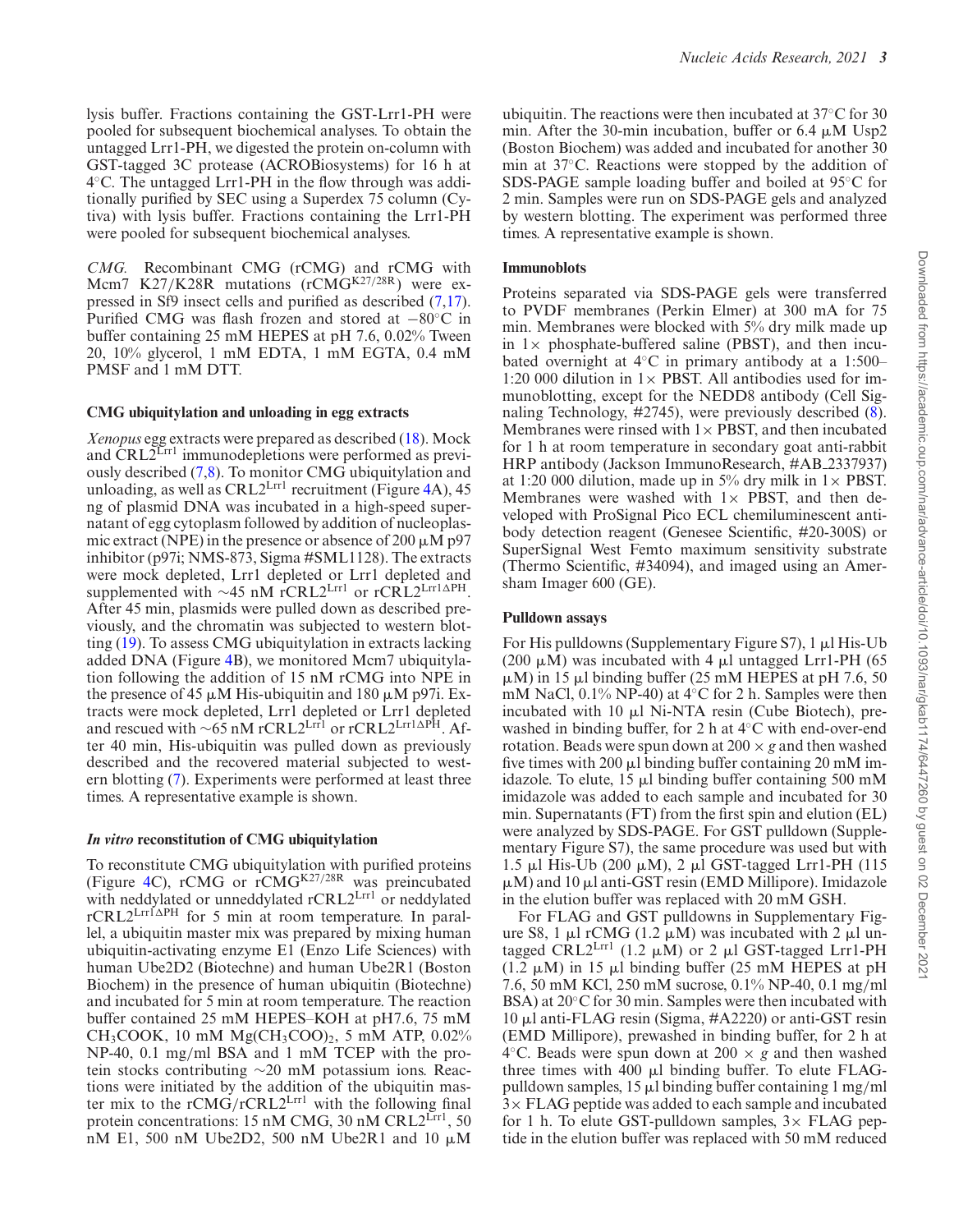glutathione. Samples were run on SDS-PAGE gels and analyzed by western blots.

#### **Isothermal titration calorimetry measurements**

Recombinant Lrr1-PH and ubiquitin were dialyzed separately into a buffer containing 50 mM Tris–HCl at pH 7.8 and 150 mM NaCl. Calorimetric titration was performed by injecting 900  $\mu$ M ubiquitin into 90  $\mu$ M Lrr1-PH at 25°C with a MicroCal iTC200 instrument (Malvern). There was an initial injection of  $0.4 \mu l$  ubiquitin followed by 18 injections with  $2 \mu l$  ubiquitin for each with 150 s intervals. Calorimetric titration data were plotted with Origin 7.0 software (OriginLab). The initial  $0.4 \mu l$  injection was discarded from each dataset to remove the effect of titrant diffusion across the syringe tip during the equilibration process.

#### **Negative-stain electron microscopy**

rCRL2Lrr1, rCRL2Lrr1APH or neddylated CRL2Lrr1 at concentrations of 0.01 mg*/*ml were applied onto glowdischarged continuous carbon grids (Electron Microscopy Sciences, Inc.). After 1 min of adsorption, the grids were blotted with filter paper to remove excess sample, immediately washed twice with 4  $\mu$ l of 1.5% uranyl formate solution and incubated with 4  $\mu$ l of 1.5% uranyl formate solution for an additional 90 s. The grids were then further blotted with filter paper to remove the uranyl formate solution, air dried at room temperature and examined with a Tecnai T12 electron microscope (Thermo Fisher Scientific) equipped with an LaB6 filament and operated at 120 kV acceleration voltage, using a nominal magnification of 69 000 $\times$  at a pixel size of  $1.68 \text{ Å}.$ 

## **Cryo-EM and image processing**

Cryo-EM grids of CRL2Lrr1 or neddylated CRL2Lrr1 were prepared using a Vitrobot Mark IV (Thermo Fisher Scientific). Three microliter aliquots of purified complex at concentrations between 0.5 and 0.8 mg*/*ml were applied onto glow-discharged C-flat holey carbon grids (R1.2/1.3, 400 mesh copper, Electron Microscopy Sciences). The grids were blotted for 6 s with a blot force of 12 and 100% humidity before being plunged into liquid ethane cooled by liquid nitrogen.

Images were acquired on a Titan Krios microscope equipped with a BioQuantum K3 Imaging Filter (slit width 25 eV) and a K3 direct electron detector (Gatan) and operating at an acceleration voltage of 300 kV. Images were recorded at a defocus range of  $-1.2$  to  $-2.5$   $\mu$ m with a nominal magnification of 105 000 $\times$ , resulting in a pixel size of  $0.825$  Å. Each image was dose fractionated into 50 movie frames with a total exposure time of 2.5 s, resulting in a total dose of  $\sim$ 54.5 electrons per Å<sup>2</sup>. Images were collected at 0◦, 30◦ and 40◦ tilt angles. SerialEM was used for data collection [\(20\)](#page-11-0).

Images were processed using cryoSPARC [\(21\)](#page-11-0) and RE-LION 3.1 [\(22\)](#page-11-0). A total of 3 707 215 particles of  $CRL2<sup>Lrr1</sup>$ were picked from 9642 motion-corrected micrographs using template-free blob picker in cryoSPARC and extracted from

the micrographs with  $4\times$  binning to accelerate 2D classification. A total of 1 822 605 particles were retained following 2D classification after selecting classes with well-resolved features and reextracted with  $2\times$  binning for a round of 3D refinement. The aligned particles were transferred to RE-LION 3.1 for another round of 3D refinement and then classified without alignment into eight classes. The classes were then combined depending on whether they displayed density for the Cul2 winged-helix B (WHB) domain or not. The two classes lacking the Cul2 WHB domain were combined (406 755 particles in total), reextracted without binning and refined to a final resolution of  $3.5$  A. This class is known as 'State 2'. The six classes with density for the Cul2 WHB domain were combined and refined to generate a reference map for 'State 1'. Two different types of classification were performed to reduce heterogeneity and improve the local resolution of State 1. In the first scheme, we performed 3D classification with a local mask over Cul2 and Rbx1 to improve the map quality for the Cul2 scaffold. The two best classes from this refinement were combined, reextracted as unbinned particles and refined, resulting in a  $3.1-A$  resolution map from 825 645 particles (State1-map1). The same set of particles was also used to improve the map of the recognition module (Lrr1 and EloBC) using focused classi fication with signal subtraction. The three best classes were combined and re-refined to generate a 3.0-Å resolution map from 498 236 particles (State1-map2). In the second classi fication scheme, we used focused classification with signal subtraction to isolate different conformations of the catalytic module (the Cul2 WHB domain and the Rbx1 RING domain). The class with the best ordered catalytic module was then re-refined using unbinned particles, which generated a 3.7-Å resolution map from 326 144 particles (State1map3). Maps 1–3 were then superposed onto the State 1 reference map and a composite map generated in Chimera using the *vop maximum* command [\(23\)](#page-11-0).

Image processing for neddylated CRL2Lrr1 followed a similar scheme to that described earlier for unneddylated CRL2Lrr1. A total of 1 414 531 particles of neddylated CRL2Lrr1 were picked and extracted from 7052 motioncorrected micrographs. A total of 1 148 023 particles were retained after 2D classification and refined in cryoSPARC. The aligned particles were transferred to RELION 3.1 for another round of 3D refinement and then classified into eight classes with a local mask covering the recognition module. The two classes that displayed reasonable density for Lrr1 were combined and reextracted as 325 665 unbinned particles. Refinement of these particles resulted in a 3.7-A resolution map. Resolution estimates were calculated using Postprocessing in RELION 3.1 and are based on the 0.143 criterion [\(24\)](#page-11-0).

### **Model building and re!nement**

Atomic models of the Cul2–Rbx1 complex and the individual EloB, EloC and Lrr1 subunits were predicted using AlphaFold [\(25\)](#page-11-0). Poorly predicted termini and loops were removed, and the globular domains placed into the cryo-EM maps using Chimera [\(23\)](#page-11-0). The models were then adjusted to better fit the density in Coot v.0.95  $(26)$ , with some regions including the zinc finger motif of Lrr1 built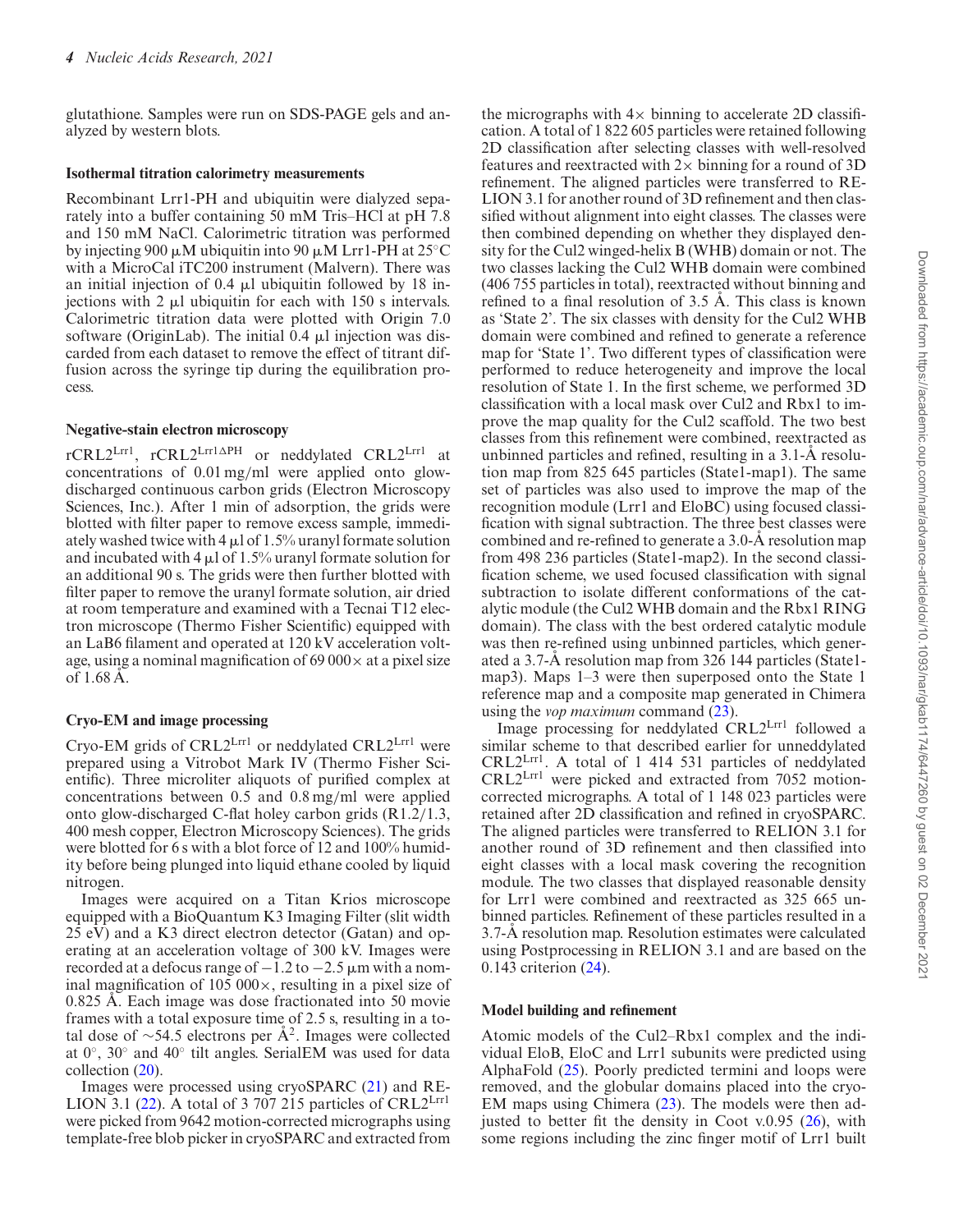de novo. Models of CRL2L<sup>rr1</sup> were refined using iterative rounds of real-space refinement implemented in Coot v.0.95 [\(26\)](#page-11-0) and Phenix.real\_space\_refine v.1.19.2 [\(27\)](#page-11-0). During refinement in Coot, torsion, planar peptide, *trans*peptide and Ramachandran restraints were applied. *trans*-Peptide restraints were deactivated to model *cis*-peptides. Ramachandran and secondary structure restraints were applied in Phenix.real\_space\_refine. The resolution limit was set conservatively during refinement in Phenix at  $3.6 \text{ Å}$  for  $CRL2<sup>Lrr1</sup>$  State 1 and 4.0 Å for State 2. Model statistics (Supplementary Table S1) were generated using the Phenix implementation of MolProbity [\(28\)](#page-11-0).

To generate a hypothetical model of the CRL2Lrr1-CMG complex, we first superposed atomic models of the human CMG–And-1 complex (PDB 6XTX) [\(29\)](#page-11-0) and human fork protection complex [Tipin*/*Timeless, predicted by AlphaFold 2 [\(25\)](#page-11-0)] onto the atomic model of the yeast replisome complex at a replication fork (PDB 6SKL) [\(16\)](#page-11-0). The active state of CRL2<sup>Lrr1</sup> was generated by combining  $E2-$ Ub and NEDD8 from the neddylated  $CRL1^{\beta\text{-}TRCP}$ –E2– ubiquitin structure (PDB 6TTU) [\(30\)](#page-11-0) with our model of  $CRL2<sup>Lrr1</sup>$  State 2 (PDB 7SHL). We positioned the E2– Ub conjugate near the lysine-containing substrate loop of Mcm7 and the LRR domain near the dsDNA-to-ssDNA (single-stranded DNA) junction.

#### **Figures**

Figure panels depicting cryo-EM maps or atomic models were generated using Chimera  $(23)$  or Chimera  $X(31)$  $X(31)$ . Maps colored by local resolution were generated using RELION 3.1 [\(22\)](#page-11-0). Structural biology software was installed and con figured by SBGrid  $(32)$ .

#### **RESULTS**

#### **Structure determination**

To determine the structure of the *X. laevis* CRL2Lrr1 complex, we co-expressed its five subunits in a baculovirus expression system and purified it to apparent homogeneity using affinity chromatography  $(7)$  and SEC (Supplementary Figure S1A). We verified that  $CRL2<sup>Lrr1</sup>$  purified in this manner was active (see later). The purified sample was visualized by cryo-EM, and the resulting images were processed using single-particle analysis methods (Supplementary Figure S2 and Supplementary Table S1). The nominal resolution of the best-resolved map is  $3.1 \text{ Å}$  (Supplementary Figure S2B). The tendency of the complex to lie on its side on the cryo-EM grid (Supplementary Figure S2D) introduced anisotropic artifacts, but the map was sufficiently resolved to build an atomic model with side-chain accuracy for most of the complex (Figure [1\)](#page-5-0).

CRL2Lrr1 is constructed around a canonical dimer of Cul2 and Rbx1. As seen in other Cul2-containing complexes  $(33,34)$ , the first five of Cul2's six domains are arranged in an elongated ( $\sim$ 154 A), curved shape (Figure [1A](#page-5-0) and Supplementary Figure S3A). The N-terminal three domains form tandem cullin helical repeats, the first of which binds the EloBC adaptor and the substrate-recognition subunit, Lrr1. The last cullin repeat is followed by a four-helix

bundle and a mixed  $\alpha$ / $\beta$ -domain. The N-terminus of Rbx1 contributes a central B-strand to the B-sheet of the Cul2  $\alpha$ / $\beta$ -domain (Supplementary Figure S3A), explaining why these two proteins exist as an obligate complex. The RING domain of Rbx1 and the last domain of Cul2, a WHB domain, are tethered to the side of Cul2 (Supplementary Figure S3A). As observed for other CRLs [\(30,34,35\)](#page-11-0), the tethering of these two domains shows considerable heterogeneity. Using 3D classification, we identified multiple classes in which the Cul2 WHB domain and the Rbx1 RING domain adopt different conformations relative to one another (Supplementary Figure S3B and C). We focused our refinement on two classes that represent the extremes of the motion. State 1 represents a conformation in which the Cul2 WHB domain and the RING domain of Rbx1 are closely packed together and have reasonably well-resolved density. The close packing of these domains would sterically hinder the addition of a ubiquitin-like moiety called NEDD8 to the K689 residue of the Cul2 WHB domain (Figure [1A](#page-5-0) and Supplementary Figure S3D). Neddylation stimulates E3 ubiquitin ligase activity [\(30\)](#page-11-0) and is necessary for CMG disassembly in *Xenopus* egg extracts [\(6,8,36\)](#page-11-0). State 2 represents a conformation where density for the Cul2 WHB domain is completely absent, and density for the RING domain of Rbx1 is nebulous (Supplementary Figure S3C).

#### **Lrr1 domain organization and interactions with Cul2 and Elongin C**

Our structure, coupled with bioinformatic analysis, revealed that *X. laevis* Lrr1 has four major domains: an N-terminal PH domain predicted by AlphaFold, a central LRR domain, a VHL box and a C-terminal treble cleft zinc finger (Figure [2A](#page-6-0) and B). The N-terminus of Lrr1 (residues 1–133), which includes the predicted PH domain, is not resolved in the cryo-EM density, indicating that the PH domain is connected to the LRR domain through a flexible linker and has considerable conformational freedom. The LRR domain spans residues 134–305 and forms a curved solenoid. The concave side of this solenoid has eight parallel  $\beta$ -strands, whereas the convex side is formed by a variety of structural elements, including short  $\alpha$ -helices. LRRs typically mediate protein–protein interactions through their concave surface [\(37\)](#page-11-0). Consistent with this surface of Lrr1 being important for substrate recognition, it is entirely solvent exposed in our structure. In contrast, the convex side is partially obscured by interactions with the Cul2 scaffold.

The LRR domain is followed by the VHL box, a motif that links substrate-recognition proteins to Elongin adaptors and the Cul2 scaffold [\(38,39\)](#page-11-0). The VHL box is a composite of two other boxes: the BC box  $(38)$ , which mediates association with the EloC subunit of the EloBC heterodimer, and the Cul2 box, which interacts with the Cul2 scaffold [\(39\)](#page-11-0). Much of our understanding of the specific interactions that form between VHL boxes and EloC and Cul2 comes from crystal structures of von Hippel– Lindau protein (pVHL)-containing E3 ubiquitin ligases (from which the VHL box is named) [\(33,34\)](#page-11-0). As described later, the VHL box of Lrr1 forms similar interactions to pVHL but with some notable differences.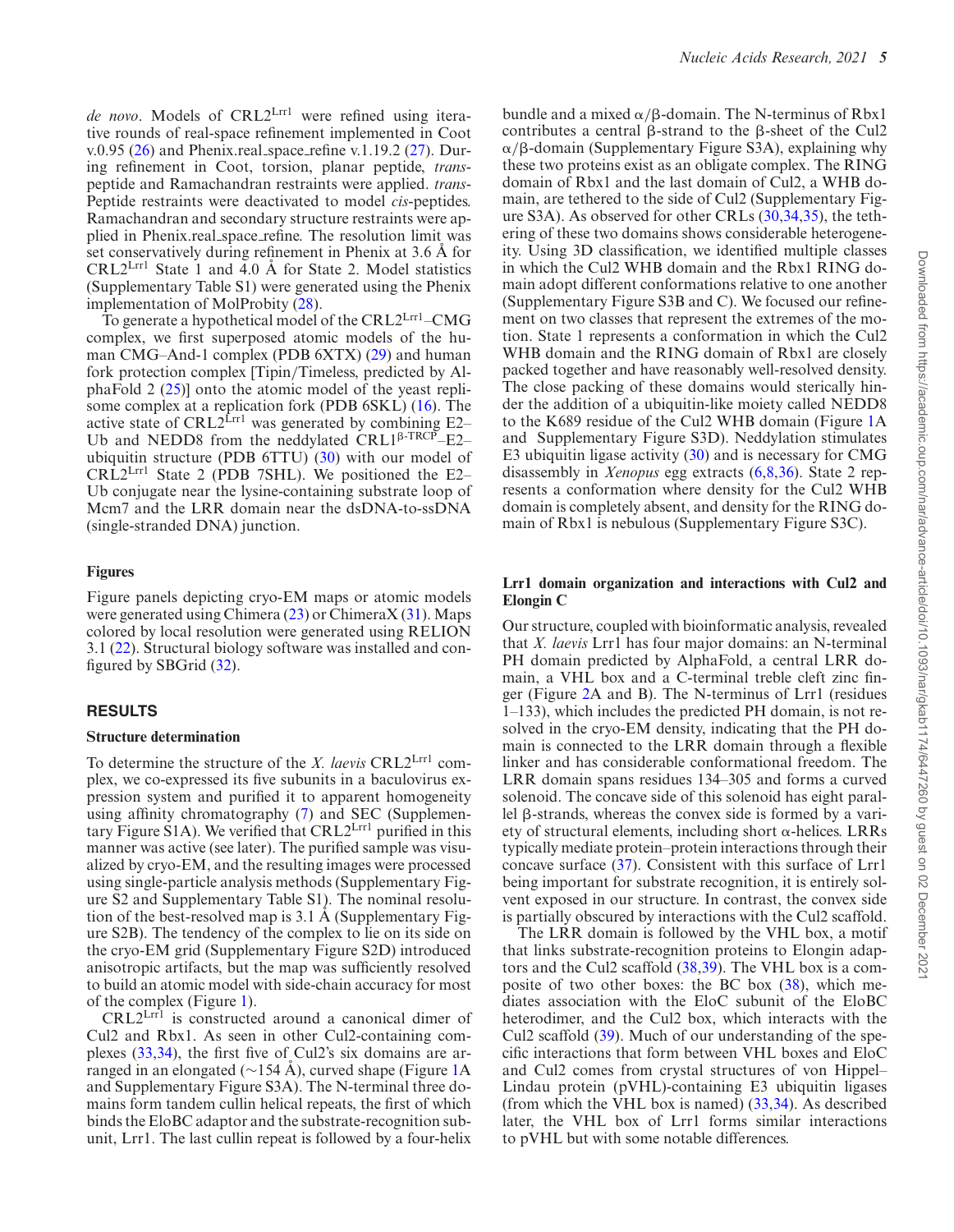<span id="page-5-0"></span>

Figure 1. Structure of CRL2<sup>Lrr1</sup>. (A) Two views of the cryo-EM map of CRL2<sup>Lrr1</sup> (State 1) with each of the five subunits uniquely colored. The site of Cul2 neddylation is marked with an asterisk. (**B**) Atomic model of CRL2Lrr1 derived from the cryo-EM map.

In Lrr1, the BC box forms an  $\alpha$ -helix that contributes to the recognition of EloC through two important features (Figure [2C](#page-6-0) and D). First, the positively charged N-terminus of the helix dipole interacts with the negatively charged carboxylate functional group of the EloC C-terminus. Second, the amphipathic helix positions the conserved leucine (L322) and the semiconserved alanine (A326) of the BC box into an extended hydrophobic pocket of EloC. These interactions are supplemented by residues flanking the BC box, notably the aromatic–proline  $(CH/\pi)$  interaction that occurs between Y333 of Lrr1 and P97 of EloC that is not observed in the Cul2<sup>pVHL</sup> structure (Supplementary Figure S4A and B).

The Cul2 box forms two helices in pVHL. In Lrr1, the first of these is unwound, with an HLIP sequence that wraps around P5 of Cul2 (Figure [2C](#page-6-0) and E). Mutation of the equivalent sequence in human Lrr1 to four consecutive alanine residues renders Lrr1 incapable of binding Cul2–Rbx1 [\(38\)](#page-11-0). Similar to V181 of pVHL [\(33\)](#page-11-0), P343 of Lrr1's Cul2 box makes a three-way hydrophobic contact with residues P5 and V47 of Cul2 and M105 of EloC (Figure [2E](#page-6-0) and Supplementary Figure S4C). The second helix of the Cul2 box makes various interactions with Cul2. The most prominent are the salt bridge and hydrogen bonds that form between Lrr1 D349 and Cul2 K115 and Cul2 Q124. A similar set of interactions occurs between pVHL and Cul2 (Supplementary Figure S4C) [\(33\)](#page-11-0).

In addition to the Cul2 box, we observed an additional interaction between Cul2 and Lrr1 not seen in structures of Cul2 bound to pVHL [\(33,34\)](#page-11-0). In this novel interaction, the loop between helices  $\alpha$ 5 and  $\alpha$ 6 of Cul2 (residues 121– 127) intercalates between the convex surface of the LRR domain and the VHL Cul2 box (Figure [2C](#page-6-0) and Supple-

mentary Figure S4A). This loop, with almost identical sequences, is found in Cul2 of humans and other vertebrates but is absent from yeast Cdc53 and has the same length but different sequence in *C. elegans* (Figure [2F](#page-6-0))*.* In vertebrates, this loop may stabilize the Lrr1–Cul2 interaction or help confer specificity of Lrr1 for Cul2.

#### **Identi!cation of a zinc !nger in Lrr1**

The C-terminal domain of Lrr1 (residues 353–418) forms a treble cleft zinc finger with four cysteine residues (C356, C358, C400 and C404) that coordinate with a  $\text{Zn}^{2+}$  cation (Figure [2G](#page-6-0)). These four cysteine residues are conserved across vertebrate Lrr1 sequences (Figure [2H](#page-6-0)), indicating that zinc binding is a conserved feature of Lrr1 proteins. The Cys4 zinc knuckle helps pack the C-terminal helix of Lrr1 (residues 401–415) against a three-stranded  $\beta$ -sheet (Figure [2G](#page-6-0)); it is this spatial arrangement of a zinc knuckle and  $\alpha$ - and  $\beta$ -elements that defines a treble cleft zinc finger  $(40)$ . The zinc finger is not directly involved in binding Cul2–EloC but may help stabilize the overall conformation of the VHL box. Interestingly, virion infectivity factor of human immunodeficiency virus 1, which hijacks host CBF-"–CUL5–EloB*/*C complex to subvert the antiviral activity of host restriction factors, has a zinc finger motif that binds in a similar position [\(41\)](#page-11-0).

#### **Neddylated CRL2Lrr1 adopts an open conformation**

In our structure, the presumed concave substrate binding interface of the LRR domain of Lrr1 is located  $~\sim 65$  A from the Rbx1 RING domain that catalyzes substrate ubiquitylation (Figure 1). This large distance contrasts with most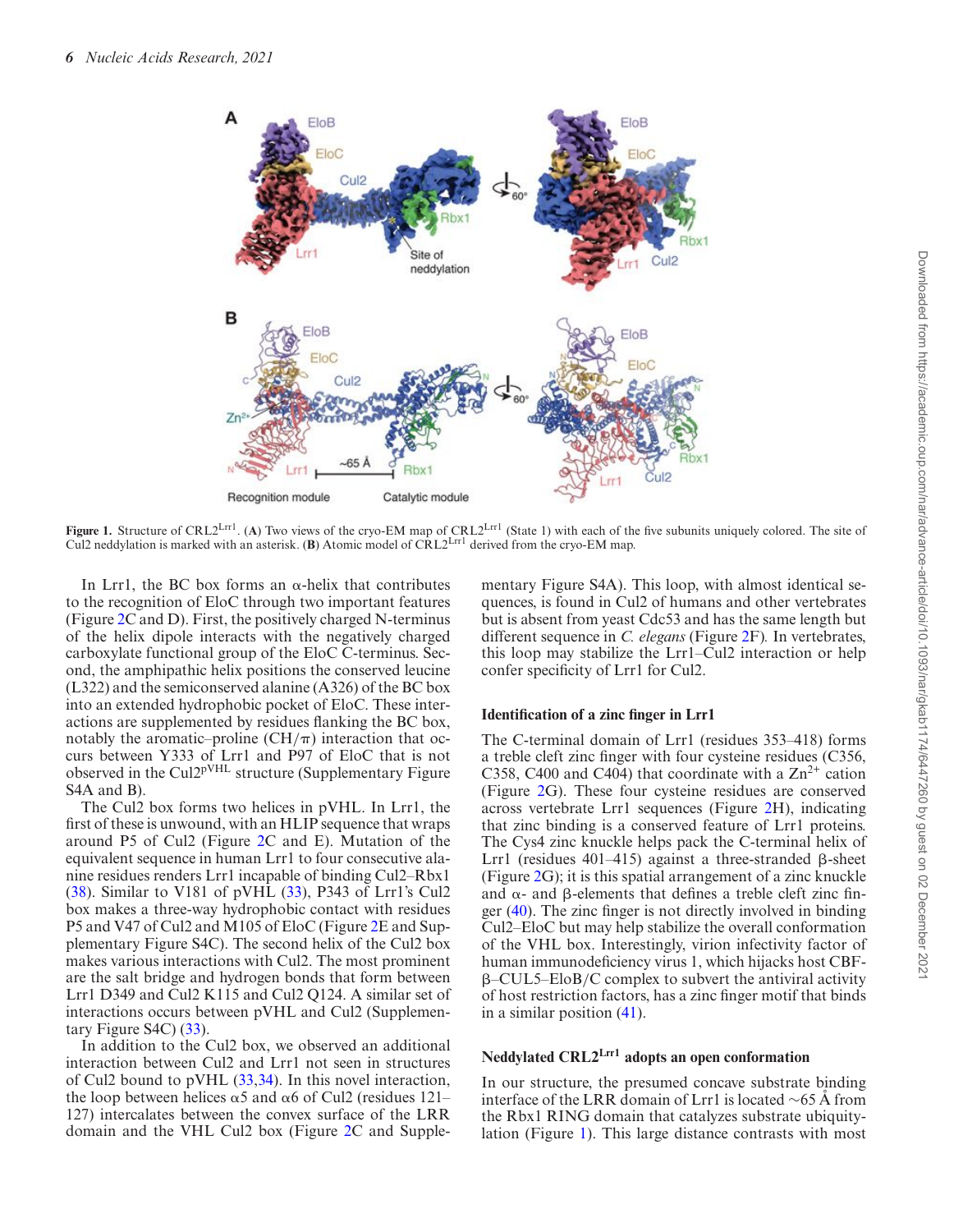<span id="page-6-0"></span>

**Figure 2.** Interaction between Lrr1 and Cul2:EloBC. (**A**) Domain architecture of *X. laevis* Lrr1, showing the sequence of the BC and Cul2 boxes. (**B**) Atomic model of Lrr1. The model of the PH domain is predicted by AlphaFold, whereas the models of the LRR, VHL box and zinc finger domains were derived from the experimentally determined cryo-EM map. The dashed line indicates a flexible linker. (C) Overview of the interactions that Lrr1 makes with Cul2 and EloC. (**D**) Details of the interaction between the Lrr1 BC box and EloC. (**E**) Details of the interaction between the Lrr1 Cul2 box and Cul2 and EloC. (**F**) Sequence alignment of the Cul2  $\alpha$ 5– $\alpha$ 6 loop that interacts with the LRR domain of Lrr1. (**G**) Organization of the Lrr1 zinc finger showing tetrahedral coordination of a zinc cation. (**H**) The cysteine residues of the zinc finger (highlighted in yellow) are conserved in vertebrates and flies but absent in *Caenorhabditis elegans*.

other E3 ubiquitin ligases, including CRL2pVHL, that have substrate-recognition subunits that curl back to face their RING domains and shorter distances between recognition and catalytic modules [\(30,33–35\)](#page-11-0) (Figure [3A](#page-7-0) and B). A recent structure of a neddylated, active CRL (CRL1<sup>B-TRCP</sup>) in complex with a ubiquitin-linked E2 conjugating enzyme (UBE2D–Ub) and a substrate peptide revealed that the complex forms an encircled, 'closed' architecture with the substrate-recognition subunit making direct contacts with the UBE2D E2 conjugating enzyme (Figure [3B](#page-7-0)) [\(30\)](#page-11-0). These interactions likely facilitate the transfer of ubiquitin from UBE2D to substrate. The 'open' arrangement of CRL2Lrr1 observed in our structure makes it unlikely that Lrr1 could form similar interactions with its cognate E2 conjugating enzymes without large-scale conformational changes.

We therefore hypothesized that neddylation might induce a rearrangement of CRL2Lrr1 that would bring the LRR domain closer to the catalytic RING domain. To determine the structure of neddylated  $CRL2<sup>Lrr1</sup>$ , we first performed *in vitro* neddylation of the recombinant complex using NEDD8, its dedicated E1 ubiquitin-activating enzyme (a heterodimer of NAE1/UBA3) and a NEDD8-specific E2 ubiquitin-conjugating enzyme, UbcH12 [\(42\)](#page-11-0). SDS-PAGE and immunoblot analysis confirmed complete neddylation of the Cul2 subunit (Supplementary Figure S1D–F). The structure of the complex was then determined at  $3.7 \text{ Å}$  resolution using cryo-EM (Figure [3B](#page-7-0) and Supplementary Figure S5). The neddylated Cul2 WHB domain is not resolved in the cryo-EM density, consistent with previous observations that neddylation frees the WHB domain from its contacts with the Rbx1 RING domain [\(30](#page-11-0)[,43\)](#page-12-0). Consequently, the Rbx1 RING domain was also poorly resolved. Importantly, there was no major change in the position of the Lrr1 domain compared to the unneddylated structure, and the PH domain remained unresolved (Supplementary Figure S5G and H). Thus, neddylation changed the dynamics of the Cul2 WHB and Rbx1 RING domains but did not induce CRL2<sup>Lrr1</sup> to adopt a closed conformation. We therefore propose that the LRR domain recognizes elements in the replisome that are distal to the ubiquitylated loop of Mcm7. However, we cannot exclude that substrate binding induces closure of CRL2Lrr1, with LRR1 docking onto CMG much closer to the site of ubiquitylation.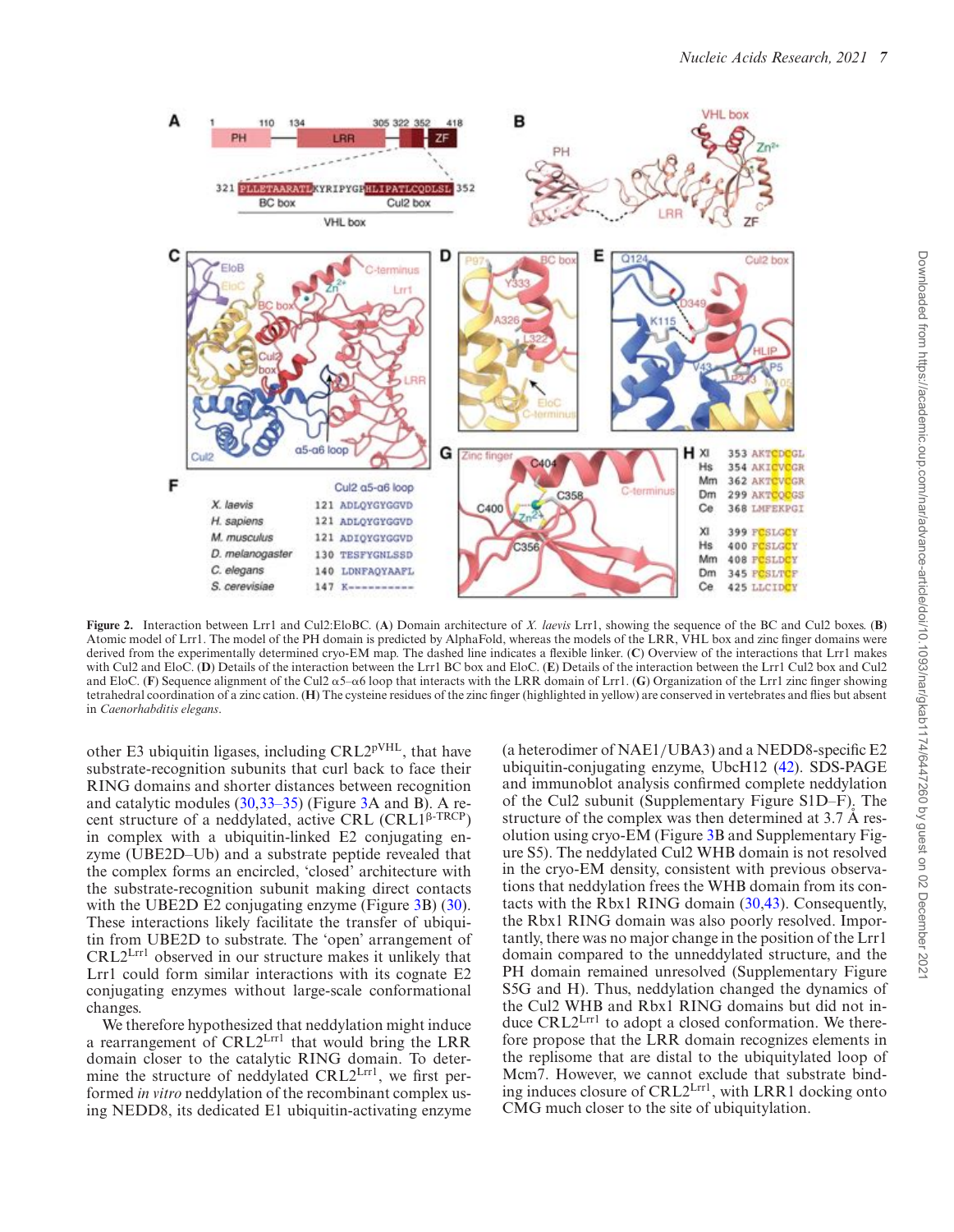<span id="page-7-0"></span>

**Figure 3.** CRL2<sup>Lrr1</sup> adopts an open conformation. (A) Surface representation of an atomic model of the unneddylated CRL2<sup>pVHL</sup> complex generated by docking two crystal structures (PDB 4WQO and PDB 5N4W) [\(33,34\)](#page-11-0). (B) Surface representation of the atomic model of the neddylated CRL1<sup>ß-TRCF</sup> UBE2D–Ub–substrate complex (PDB 6TTU) [\(30\)](#page-11-0) in a closed conformation, in which the substrate-recognition subunit  $\beta$ -TRCP makes direct contacts with the E2–Ub conjugate. (**C**) Cryo-EM map of neddylated CRL2<sup>Lrr1</sup> colored by subunit. The structure forms an open conformation with the LRR domain of Lrr1 <sup>∼</sup><sup>65</sup> A from the RING domain of Rbx1 that catalyzes ubiquitin transfer even at their closest point. The WHB domain of Cul2 is not ˚ visible in the cryo-EM map.

#### **The Lrr1 PH domain is required for replication termination**

Given that it is unusual for flexibly tethered substrate receptor domains to contribute to substrate recognition by E3 ubiquitin ligases, we asked whether the PH domain of Lrr1 is necessary for the function of  $CRL2<sup>Lrr1</sup>$  in replication termination. To this end, we prepared mock-depleted egg extract, Lrr1-depleted extract and Lrr1-depleted extract supplemented with recombinant  $CRL2<sup>Lrr1</sup>$  ( $\overline{CRL2}^{Lrr1}$ ) or  $C\overline{R}L2^{\text{Lrr1}}$  lacking the pH domain (rCRL2 $^{\text{Lrr1}\Delta\text{PH}}$ ) (Supplementary Figure S6A). A circular plasmid was replicated in each of the four extracts, recovered after 45 min, and associated proteins were analyzed by western blotting. As shown in Figure [4A](#page-8-0), Lrr1 depletion inhibited CMG unloading, as indicated by the retention of CMG subunits Cdc45 and GINS (compare lanes 6 and 7). This defect was rescued by  $rCRL2<sup>Lrr1</sup>$  (lane 8) but not  $rCRL2<sup>Lrr1</sup>$  (lane 9). The same four reactions were performed in the presence of p97i, which normally traps ubiquitylated Mcm7 and CRL2<sup>Lrr1</sup> on chromatin [\(7\)](#page-11-0). In this setting, Lrr1 depletion abolished Mcm7 ubiquitylation and  $CRL2<sup>Lrr1</sup>$  recruitment (Figure [4A](#page-8-0), lanes 10 and 11), and these defects were reversed by rCRL2Lrr1 but not  $r\acute{C}RL2$ Lrr1 $\Delta$ PH (Figure [4A](#page-8-0), lanes 12 and 13). It was previously reported that certain PH domains can bind ubiq-

uitin [\(44\)](#page-12-0), but we observed no interaction between recombinant *X. laevis* Lrr1 PH domain and ubiquitin by reciprocal pulldown assays or isothermal titration calorimetry (Supplementary Figure S7). Collectively, our data show that the PH domain of Lrr1 is critical for efficient CMG unloading, apparently by mediating the binding of CRL2Lrr1 to terminated replisomes.

Current models [\(7,10\)](#page-11-0) propose that CMG becomes a substrate of CRL2<sup>Lrrl</sup> not only during replication termination, but also when CMG slides off the end of a chromosome. We model this situation by adding rCMG to *Xenopus* egg extract in the absence of DNA, which leads to CRL2Lrr1-dependent Mcm7 ubiquitylation on its K27*/*K28 residues [\(7\)](#page-11-0). Ubiquitylation is detected by supplementing the extract with His-tagged ubiquitin, passing the reaction over a nickel column and blotting for Mcm7. As shown previously [\(7\)](#page-11-0), Lrr1 depletion abolished polyubiquitylation of rCMG, and  $r$ CRL $2^{\text{Lrr1}}$  rescued the defect (Figure [4B](#page-8-0), lanes 3–5, and Supplementary Figure S6B). Importantly, rCRL2<sup>Lrr1</sup>APH failed to support rCMG polyubiquitylation (Figure [4B](#page-8-0), lane 6). Thus, the PH domain is required for CRL2Lrr1-dependent CMG polyubiquitylation both on and off DNA.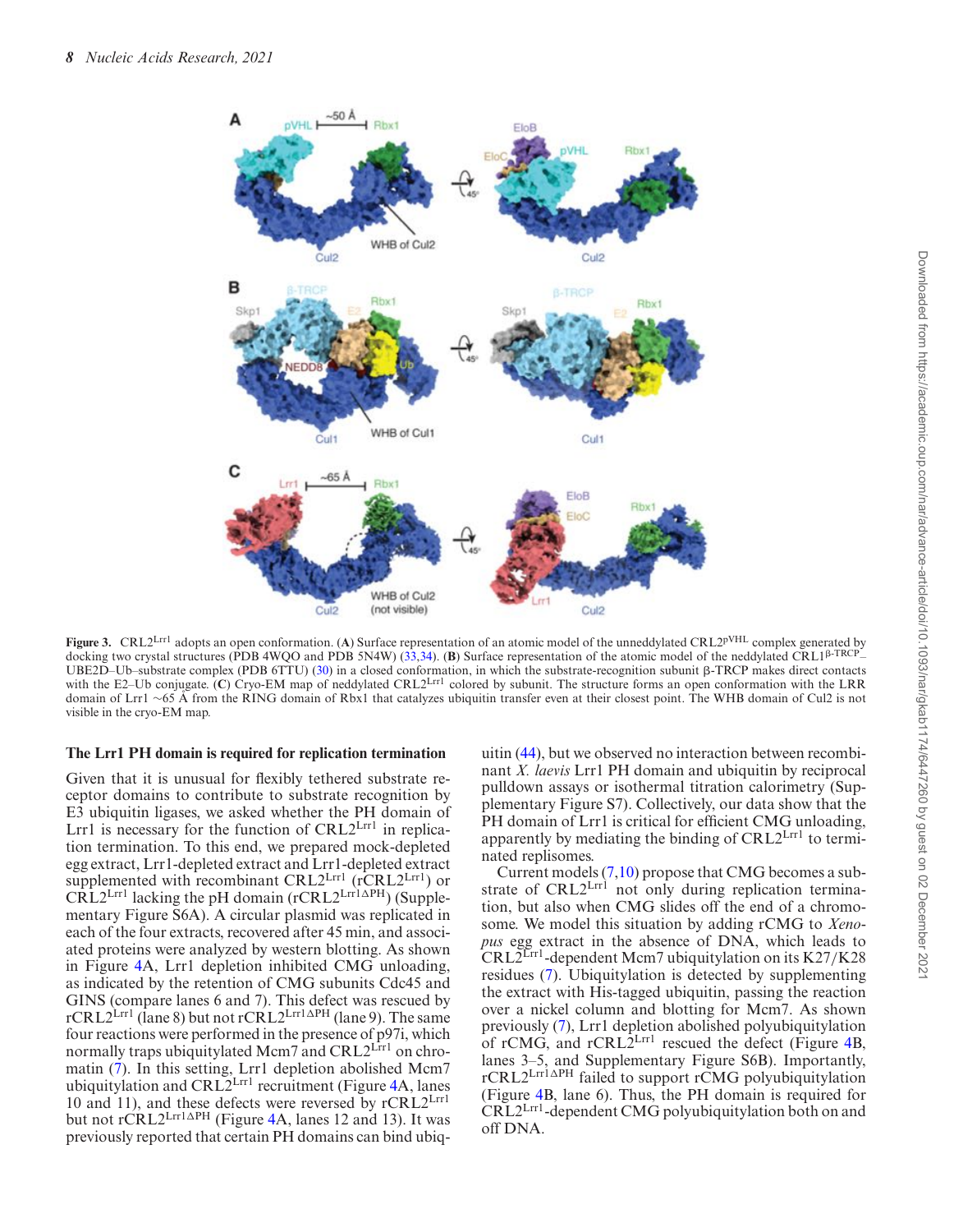<span id="page-8-0"></span>

**Figure 4.** The PH domain of Lrr1 is crucial for CRL2Lrr1 function. (**A**) The Lrr1 PH domain is essential for Mcm7 polyubiquitylation, CMG unloading and CRL2<sup>Lrr1</sup> recruitment to the replisome in egg extracts. Plasmid DNA was replicated in the indicated extracts in the presence or absence of p97i. After 45 min, the plasmid was recovered, and samples were processed for immunoblotting with the indicated antibodies. Histone H3 was used as a loading control. (**B**) The Lrr1 PH domain is required for CMG polyubiquitylation in the absence of DNA. rCMG was added to the indicated egg extracts containing p97i and His-tagged ubiquitin (His-Ub). After 40 min, His-Ub was recovered, and samples were immunoblotted with Mcm7 antibody. (C) The Lrr1 PH domain<br>is required for CMG polyubiquitylation in a reconstituted system. rCMG or rCM or rCRL2<sup>Lrr1</sup>APH, as indicated. Reactions were initiated by the addition of a ubiquitin master mix containing E1, E2 and ubiquitin, followed by incubation at 37°C. Usp2, a deubiquitinating enzyme, was added to confirm that the shifted Mcm7 species were indeed ubiquitylated. Samples were immunoblotted with the indicated antibodies.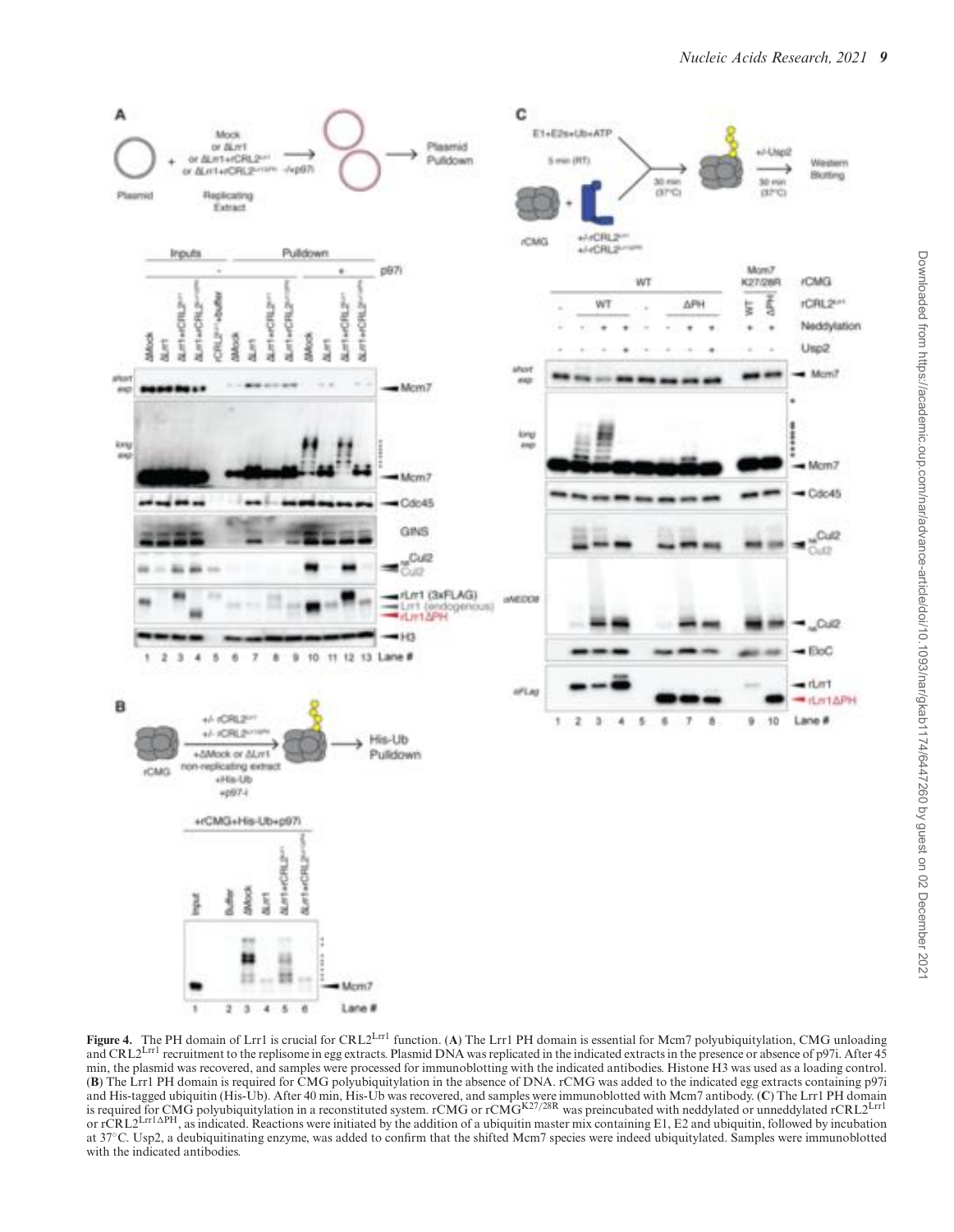To determine whether the PH domain is directly involved in targeting CRL2Lrr1 to CMG, we mixed neddylated or unneddylated rCRL $2^{\text{Lrr1}}$  or rCRL $2^{\text{Lrr1}\Delta\text{PH}}$  with rCMG, E1 ubiquitin-activating enzyme, E2 ubiquitin-conjugating enzyme, ubiquitin and ATP. We found that while unneddylated rCRL2<sup>Lrr1</sup> supported limited Mcm7 polyubiquitylation, neddylated rCRL2Lrr1 added up to seven ubiquitin moieties (Figure [4C](#page-8-0), lanes 2 and 3) and a significant fraction of the input material was modified (Figure  $4C$ , see short exposure). No ubiquitylation was observed when K27 and K28 of Mcm7 were mutated to arginine (Figure [4C](#page-8-0), lane 9), demonstrating that this reconstituted system mimics the site-specific rCMG ubiquitylation seen in complete egg extracts [\(7\)](#page-11-0).  $rCRL2<sup>Lrr1</sup> <sup>APH</sup>$  was neddylated as efficiently as rCRL2<sup>Lrrl</sup> (Figure [4C](#page-8-0), Cul2 and NEDD8 blots, lanes 2 versus 3 and 6 versus 7), and it underwent autoubiquitylation of Cul2 comparable to that seen with  $rCRL2<sup>Lrr1</sup>$ (Figure [4C](#page-8-0), lanes 3 and 4 versus 7 and 8). This argues that  $rCRL2<sup>Lrr1\Delta</sup>PH$  is intrinsically active. However, unlike rCRL2Lrr1, rCRL2Lrr1APH failed to promote efficient polyubiquitylation of Mcm7 (Figure  $4C$ , lanes 3 versus 7). No $tably, rCRL2<sup>Lrr1</sup> seems to undergo significant autoubiquity$ lation on its Lrr1 subunit, as evidenced by the decreased intensity of the Lrr1 band in the presence of neddylation and increased intensity in the presence of Usp2 (Figure [4C](#page-8-0), lanes 2–4, and Supplementary Figure S6C, lanes 2–4). Interestingly,  $rCRL<sup>2</sup>Lrr1\Delta PH$  appears to be largely deficient in Lrr1 autoubiquitylation because the intensity of the unmodified Lrr1 is not greatly affected by neddylation or Usp2 (Figure [4C](#page-8-0) and Supplementary Figure S6C, lanes 6–8). This observation implies that the PH domain is the major target of Lrr1 autoubiquitylation, which is consistent with it being flexibly tethered to Lrr1. Altogether, these results suggest that whereas the PH domain is not required for the intrinsic activity of rCRL2Lrr1, it stabilizes the CMG–CRL2Lrr1 complex, either by binding directly to CMG or by indirectly modulating the capacity of rCRL2Lrr1 to bind CMG. This stabilization is manifested in an increase in the enzyme processivity. In possible agreement with the latter model, we failed to detect co-immunoprecipitation between rCMG and rCRL2<sup>Lrr1</sup> or the Lrr1 PH domain (Supplementary Figure S8).

#### **DISCUSSION**

We report the structures of both unneddylated and neddylated CRL2Lrr1, the E3 ubiquitin ligase that promotes DNA replication termination in vertebrates. CRL2<sup>Lrr1</sup> only ubiquitylates terminated replisomes, with prior work indicating that association of CRL2<sup>Lrr1</sup> with replisomes prior to ter-mination is suppressed by the excluded DNA strand [\(7,10\)](#page-11-0), which probably passes through a channel of CMG formed by the zinc fingers of Mcm3 and Mcm5  $(13-16)$ . These observations led us to speculate that CRL2Lrr1 interacts with this region of CMG only in the absence of the excluded strand, for example when replisomes have converged, encountered a nick in the lagging strand template or exist free in solution after translocation off the end of a chro-mosome [\(7,12\)](#page-11-0). However, the Mcm3/5 zinc finger interface is located ∼65 Å away from the K27/28 residues on Mcm7 that are ubiquitylated by  $CRL2<sup>Lrr1</sup>$ , which raised the question of how these two elements could be simultaneously recognized.

The structure of CRL2L<sup>rr1</sup> revealed that the LRR domain of the substrate-recognition subunit, Lrr1, curls away from the catalytic half of the complex, generating an unusually open architecture that is unlike the compact, closed architectures of most other cullin-RING E3 ubiquitin ligases (Figure [3\)](#page-7-0). Intriguingly, the distance between the LRR domain and the catalytic RING domain of Rbx1 (∼65 A) closely matches the distance between the Mcm3/5 zinc finger interface and the Mcm7 substrate loop. To determine whether  $CRL2<sup>Lrr1</sup>$  could span this distance, we first positioned the catalytic module of CRL2Lrr1 (including a modeled E2–ubiquitin conjugate) near the Mcm7 substrate loop, as would occur during ubiquitin transfer to K27*/*K28. This placement of the catalytic module substantially constrains where the Lrr1 substrate-recognition subunit can dock onto CMG. One potential site, which has good shape complementarity and no major steric clashes, positions the concave surface of the LRR domain of Lrr1 directly on top of the interface between the zinc finger domains of Mcm3 and Mcm5 (Figure [5A](#page-10-0) and B). This position of CRL2Lrr1 is compatible with the presence of the fork protection com-plex [\(16\)](#page-11-0), And-1 [\(29\)](#page-11-0) and DNA polymerase  $\varepsilon$  [\(45\)](#page-12-0), which are also directly associated with CMG in terminated replisomes [\(8,36\)](#page-11-0). The lack of an obvious involvement of these complexes in the positioning of CRL2Lrr1 is consistent with our observation that CRL2Lrr1 can ubiquitylate CMG *in vitro* in the absence of other replisome components (Figure [4C](#page-8-0)).

In this hypothetical model, the concave surface of the LRR domain in Lrr1 is the primary substrate-recognition domain. This is consistent with protein–protein interactions formed by other LRR domains [\(37\)](#page-11-0) and work in yeast showing that Dia2's LRR domain is essential for CMG ubiquitylation, whereas ubiquitylation is still detectable in the absence of the N-terminal TPR domain [\(5,](#page-11-0)[46\)](#page-12-0). Importantly, we show that the newly identified PH domain within Lrr1 is essential for  $CRL2<sup>Lr1</sup>$  to dock onto terminated CMG and mediate its ubiquitylation (Figure [4\)](#page-8-0). If we take the Nterminus of the LRR domain as a pivot around which the PH domain can rotate on its flexible tether, the PH domain could potentially interact with DNA, the fork protection complex, And-1, CMG or a combination of some of these structures (Figure [5B](#page-10-0)). An interaction with the fork protection complex would be consistent with a stimulatory role for Tipin and Timeless orthologs in the ubiquitylation of CMG by *C. elegans* CUL-2LRR-1 [\(47\)](#page-12-0). On the other hand, an interaction with And-1 would fit observations that the TPR domain of Dia2 directly interacts with Ctf4, the yeast ortholog of And-1 [\(46,48\)](#page-12-0). Additional avidity provided by replisome components could enhance the efficiency of ubiquitylation from that seen with just CMG and CRL2Lrr1 (Figure [4C](#page-8-0)).

In summary, our cryo-EM structures of CRL2Lrr1 are consistent with a model wherein the LRR domain of Lrr1 binds to the zinc finger domains of Mcm3 and Mcm5, with the PH domain providing essential additional interactions. As the Mcm3/5 zinc finger interface of CMG is the exit site of the excluded strand during DNA synthesis, this model explains how the lagging strand template represses the engagement of CRL2<sup>Lrr1</sup> with the replisome during DNA elongation.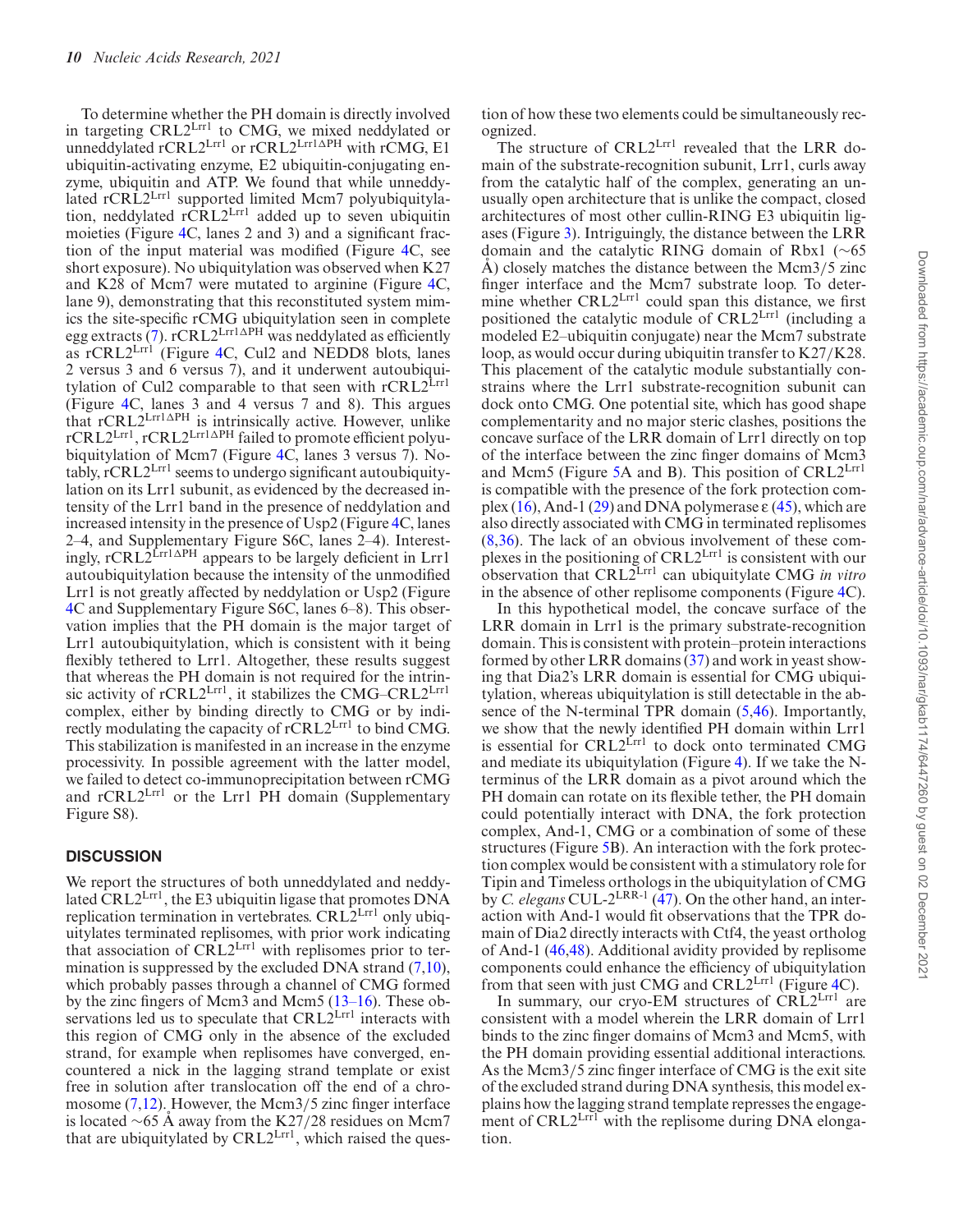<span id="page-10-0"></span>

**Figure 5.** Proposed model for the recruitment of CRL2<sup>Lrr1</sup> to postsynthesis replisomes. (A) A schematic of a human replisome subcomplex containing CMG and And-1 (PDB 6XTX) [\(29\)](#page-11-0), the Tipin and Timeless subunits of the fork protection complex predicted by AlphaFold 2 [\(25\)](#page-11-0) and replication fork DNA (PDB 6SKL) [\(16\)](#page-11-0). The leading strand template of the replication fork DNA passes through the channel of CMG, whereas the lagging strand template (indicated with a dashed line) is excluded from the channel between zinc finger domains of Mcm3 and Mcm5. The distance between the ubiquitylation sites (shown in red) and the interface of Mcm3 and Mcm5 ZFs is ~65 Å. (B) P translocated onto dsDNA. The catalytic module is positioned near the ubiquitylation site for efficient ubiquitin transfer and the LRR domain of Lrr1 engages the zinc finger domains of Mcm3 and Mcm5. The PH domain of Lrr1 could potentially bind And-1, CMG, the fork protection complex or DNA.

#### **DATA AVAILABILITY**

Cryo-EM maps for CRL2Lrr1 (State 1), CRL2Lrr1 (State 2) and neddylated CRL2Lrr1 have been deposited with the Electron Microscopy Data Bank under accession numbers EMD-25127, EMD-25128 and EMD-25129, respectively. Atomic coordinates for CRL2Lrr1 (State 1) and CRL2Lrr1 (State 2) have been deposited with the Protein Data Bank under accession numbers 7SHK and 7SHL, respectively.

## **SUPPLEMENTARY DATA**

[Supplementary Data](https://academic.oup.com/nar/article-lookup/doi/10.1093/nar/gkab1174#supplementary-data) are available at NAR Online.

#### **ACKNOWLEDGEMENTS**

Cryo-EM data were collected at the Harvard Cryo-EM Center for Structural Biology at Harvard Medical School. We thank Emily Low for CMG insect cell pellets and Miao Gui for preliminary negative-stain electron microscopy. J.C.W. is a Howard Hughes Medical Institute Investigator and an American Cancer Society Research Professor.

*Author contributions*: H.Z. purified proteins, prepared cryogrids, collected cryo-EM data and preformed image processing. H.Z. and A.B. built the models and analyzed the structure. M.S.Z. performed the experiments in Figure [4](#page-8-0) and Supplementary Figure S6. J.C.W. and A.B. supervised the research. H.Z., J.C.W. and A.B. wrote the manuscript.

## **FUNDING**

BCMP-Merck Postdoctoral Fellowship [to H.Z.]; Prince Alwaleed Bin Talal Postdoctoral Fellowship [to M.S.Z.]; National Institutes of Health [GM80676 to J.C.W., GM141109 to A.B.]; Pew Charitable Trusts [to A.B.]. Funding for open access charge: Howard Hughes Medical Institute.

*Con!ict of interest statement.* J.C.W. is a cofounder of MOMA Therapeutics, in which he has a financial interest.

## **REFERENCES**

1. Moyer,S.E., Lewis,P.W. and Botchan,M.R. (2006) Isolation of the Cdc45*/*Mcm2–7*/*GINS (CMG) complex, a candidate for the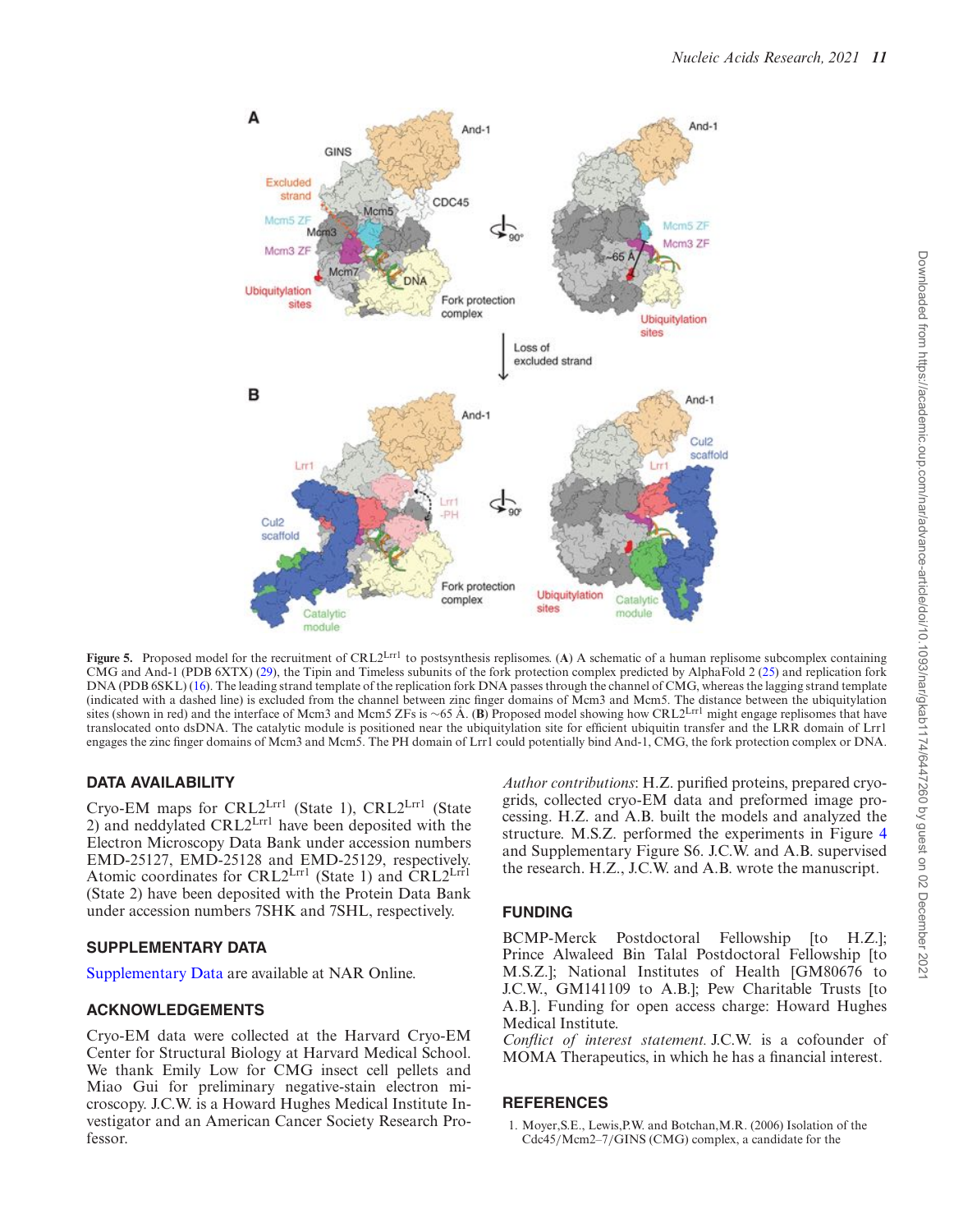<span id="page-11-0"></span>eukaryotic DNA replication fork helicase. *Proc. Natl Acad. Sci. U.S.A.*, **103**, 10236–10241.

- 2. Dewar,J.M., Budzowska,M. and Walter,J.C. (2015) The mechanism of DNA replication termination in vertebrates. *Nature*, **525**, 345–350.
- 3. Fan, Y., Köberlin, M.S., Ratnayeke, N., Liu, C., Deshpande, M., Gerhardt,J. and Meyer,T. (2021) LRR1-mediated replisome disassembly promotes DNA replication by recycling replisome components. *J. Cell Biol.*, **220**, e202009147.
- 4. Deng,L., Wu,R.A., Sonneville,R., Kochenova,O.V., Labib,K., Pellman,D. and Walter,J.C. (2019) Mitotic CDK promotes replisome disassembly, fork breakage, and complex DNA rearrangements. *Mol. Cell*, **73**, 915–929.
- 5. Maric,M., Maculins,T., De Piccoli,G. and Labib,K. (2014) Cdc48 and a ubiquitin ligase drive disassembly of the CMG helicase at the end of DNA replication. *Science*, **346**, 1253596.
- 6. Moreno,S.P., Bailey,R., Campion,N., Herron,S. and Gambus,A. (2014) Polyubiquitylation drives replisome disassembly at the termination of DNA replication. *Science*, **346**, 477–481.
- 7. Low,E., Chistol,G., Zaher,M.S., Kochenova,O.V. and Walter,J.C. (2020) The DNA replication fork suppresses CMG unloading from chromatin before termination. *Genes Dev.*, **34**, 1534–1545.
- 8. Dewar, J.M., Low, E., Mann, M., Räschle, M. and Walter, J.C. (2017) CRL2<sup>Lrr1</sup> promotes unloading of the vertebrate replisome from chromatin during replication termination. *Genes Dev.*, **31**, 275–290.
- 9. Blake,D., Luke,B., Kanellis,P., Jorgensen,P., Goh,T., Penfold,S., Breitkreutz,B.-J., Durocher,D., Peter,M. and Tyers,M. (2006) The F-box protein Dia2 overcomes replication impedance to promote genome stability in *Saccharomyces cerevisiae*. *Genetics*, **174**, 1709–1727.
- 10. Deegan,T.D., Mukherjee,P.P., Fujisawa,R., Polo Rivera,C. and Labib,K. (2020) CMG helicase disassembly is controlled by replication fork DNA, replisome components and a ubiquitin threshold. *eLife*, **9**, e60371.
- 11. Maric,M., Mukherjee,P., Tatham,M.H., Hay,R. and Labib,K. (2017) Ufd1–Npl4 recruit Cdc48 for disassembly of ubiquitylated CMG helicase at the end of chromosome replication. *Cell Rep.*, **18**, 3033–3042.
- 12. Vrtis,K.B., Dewar,J.M., Chistol,G., Wu,R.A., Graham,T.G.W. and Walter,J.C. (2021) Single-strand DNA breaks cause replisome disassembly. *Mol. Cell*, **81**, 1309–1318.
- 13. Georgescu,R., Yuan,Z., Bai,L., de Luna Almeida Santos,R., Sun,J., Zhang,D., Yurieva,O., Li,H. and O'Donnell,M.E. (2017) Structure of eukaryotic CMG helicase at a replication fork and implications to replisome architecture and origin initiation. *Proc. Natl Acad. Sci. U.S.A.*, **114**, E697–E706.
- 14. Eickhoff,P., Kose,H.B., Martino,F., Petojevic,T., Abid Ali,F., Locke,J., Tamberg,N., Nans,A., Berger,J.M., Botchan,M.R. *et al.* (2019) Molecular basis for ATP-hydrolysis-driven DNA translocation by the CMG helicase of the eukaryotic replisome. *Cell Rep.*, **28**, 2673–2688.
- 15. Yuan,Z., Georgescu,R., Bai,L., Zhang,D., Li,H. and O'Donnell,M.E. (2020) DNA unwinding mechanism of a eukaryotic replicative CMG helicase. *Nat. Commun.*, **11**, 688–610.
- 16. Baretic,D., Jenkyn-Bedford,M., Aria,V., Cannone,G., Skehel,M. and ´ Yeeles,J.T.P. (2020) Cryo-EM structure of the fork protection complex bound to CMG at a replication fork. *Mol. Cell*, **78**, 926–940.
- 17. Wu,R.A., Semlow,D.R., Kamimae-Lanning,A.N., Kochenova,O.V., Chistol,G., Hodskinson,M.R., Amunugama,R., Sparks,J.L., Wang,M., Deng,L. *et al.* (2019) TRAIP is a master regulator of DNA interstrand crosslink repair. *Nature*, **567**, 267–272.
- 18. Lebofsky,R., Takahashi,T. and Walter,J.C. (2009) DNA replication in nucleus-free *Xenopus* egg extracts. *Methods Mol. Biol.*, **521**, 229–252.
- 19. Budzowska,M., Graham,T.G.W., Sobeck,A., Waga,S. and Walter,J.C. (2015) Regulation of the Rev1–pol  $\zeta$  complex during bypass of a DNA interstrand cross-link. *EMBO J.*, **34**, 1971–1985.
- 20. Schorb,M., Haberbosch,I., Hagen,W.J.H., Schwab,Y. and Mastronarde,D.N. (2019) Software tools for automated transmission electron microscopy. *Nat. Methods*, **16**, 471–477.
- 21. Punjani,A., Rubinstein,J.L., Fleet,D.J. and Brubaker,M.A. (2017) cryoSPARC: algorithms for rapid unsupervised cryo-EM structure determination. *Nat. Methods*, **14**, 290–296.
- 22. Zivanov,J., Nakane,T., Forsberg,B.O., Kimanius,D., Hagen,W.J., Lindahl,E. and Scheres,S.H. (2018) New tools for automated

high-resolution cryo-EM structure determination in RELION-3. *eLife*, **7**, 163.

- 23. Pettersen,E.F., Goddard,T.D., Huang,C.C., Couch,G.S., Greenblatt,D.M., Meng,E.C. and Ferrin,T.E. (2004) UCSF Chimera: a visualization system for exploratory research and analysis. *J. Comput. Chem.*, **25**, 1605–1612.
- 24. Rosenthal,P.B. and Henderson,R. (2003) Optimal determination of particle orientation, absolute hand, and contrast loss in single-particle electron cryomicroscopy. *J. Mol. Biol.*, **333**, 721–745.
- 25. Jumper,J., Evans,R., Pritzel,A., Green,T., Figurnov,M., Ronneberger, O., Tunyasuvunakool, K., Bates, R., Žídek, A., Potapenko,A. *et al.* (2021) Highly accurate protein structure prediction with AlphaFold. *Nature*, **596**, 583–589.
- 26. Casañal, A., Lohkamp, B. and Emsley, P. (2020) Current developments in Coot for macromolecular model building of electron cryo-microscopy and crystallographic data. *Protein Sci.*, **29**, 1069–1078.
- 27. Afonine,P.V., Poon,B.K., Read,R.J., Sobolev,O.V., Terwilliger,T.C., Urzhumtsev, A. and Adams, P.D. (2018) Real-space refinement in PHENIX for cryo-EM and crystallography. *Acta Crystallogr. D: Struct. Biol.*, **74**, 531–544.
- 28. Williams,C.J., Headd,J.J., Moriarty,N.W., Prisant,M.G., Videau,L.L., Deis,L.N., Verma,V., Keedy,D.A., Hintze,B.J., Chen,V.B. *et al.* (2018) MolProbity: more and better reference data for improved all-atom structure validation. *Protein Sci.*, **27**, 293–315.
- 29. Rzechorzek,N.J., Hardwick,S.W., Jatikusumo,V.A., Chirgadze,D.Y. and Pellegrini,L. (2020) CryoEM structures of human CMG-ATP $\gamma$ S-DNA and CMG-AND-1 complexes. *Nucleic Acids Res.*, **48**, 6980–6995.
- 30. Baek, K., Krist, D.T., Prabu, J.R., Hill, S., Klügel, M., Neumaier, L.-M., Gronau,von, S., Kleiger,G. and Schulman,B.A. (2020) NEDD8 nucleates a multivalent cullin-RING-UBE2D ubiquitin ligation assembly. *Nature*, **578**, 461–466.
- 31. Pettersen,E.F., Goddard,T.D., Huang,C.C., Meng,E.C., Couch,G.S., Croll,T.I., Morris,J.H. and Ferrin,T.E. (2021) UCSF ChimeraX: structure visualization for researchers, educators, and developers. *Protein Sci.*, **30**, 70–82.
- 32. Morin,A., Eisenbraun,B., Key,J., Sanschagrin,P.C., Timony,M.A., Ottaviano,M. and Sliz,P. (2013) Collaboration gets the most out of software. *eLife*, **2**, e01456.
- 33. Nguyen,H.C., Yang,H., Fribourgh,J.L., Wolfe,L.S. and Xiong,Y. (2015) Insights into Cullin-RING E3 ubiquitin ligase recruitment: structure of the VHL–EloBC–Cul2 complex. *Structure*, **23**, 441–449.
- 34. Cardote,T.A.F., Gadd,M.S. and Ciulli,A. (2017) Crystal structure of the Cul2–Rbx1–EloBC–VHL ubiquitin ligase complex. *Structure*, **25**, 901–911.
- 35. Angers,S., Li,T., Yi,X., MacCoss,M.J., Moon,R.T. and Zheng,N. (2006) Molecular architecture and assembly of the DDB1–CUL4A ubiquitin ligase machinery. *Nature*, **443**, 590–593.
- 36. Sonneville,R., Moreno,S.P., Knebel,A., Johnson,C., Hastie,C.J., Gartner,A., Gambus,A. and Labib,K. (2017) CUL-2LRR-1 and UBXN-3 drive replisome disassembly during DNA replication termination and mitosis. *Nat. Cell Biol.*, **19**, 468–479.
- 37. Bella,J., Hindle,K.L., McEwan,P.A. and Lovell,S.C. (2008) The leucine-rich repeat structure. *Cell. Mol. Life Sci.*, **65**, 2307–2333.
- 38. Kamura,T., Maenaka,K., Kotoshiba,S., Matsumoto,M., Kohda,D., Conaway,R.C., Conaway,J.W. and Nakayama,K.I. (2004) VHL-box and SOCS-box domains determine binding specificity for Cul2–Rbx1 and Cul5–Rbx2 modules of ubiquitin ligases. *Genes Dev.*, **18**, 3055–3065.
- 39. Mahrour,N., Redwine,W.B., Florens,L., Swanson,S.K., Martin-Brown,S., Bradford,W.D., Staehling-Hampton,K., Washburn,M.P., Conaway,R.C. and Conaway,J.W. (2008) Characterization of Cullin-box sequences that direct recruitment of Cul2–Rbx1 and Cul5–Rbx2 modules to Elongin BC-based ubiquitin ligases. *J. Biol. Chem.*, **283**, 8005–8013.
- 40. Grishin, N.V. (2001) Treble clef finger: a functionally diverse zinc-binding structural motif. *Nucleic Acids Res.*, **29**, 1703–1714.
- 41. Guo,Y., Dong,L., Qiu,X., Wang,Y., Zhang,B., Liu,H., Yu,Y., Zang,Y., Yang,M. and Huang,Z. (2014) Structural basis for hijacking CBF- $\beta$  and CUL5 E3 ligase complex by HIV-1 Vif. *Nature*, **505**, 229–233.
- 42. Duda,D.M., Borg,L.A., Scott,D.C., Hunt,H.W., Hammel,M. and Schulman,B.A. (2008) Structural insights into NEDD8 activation of